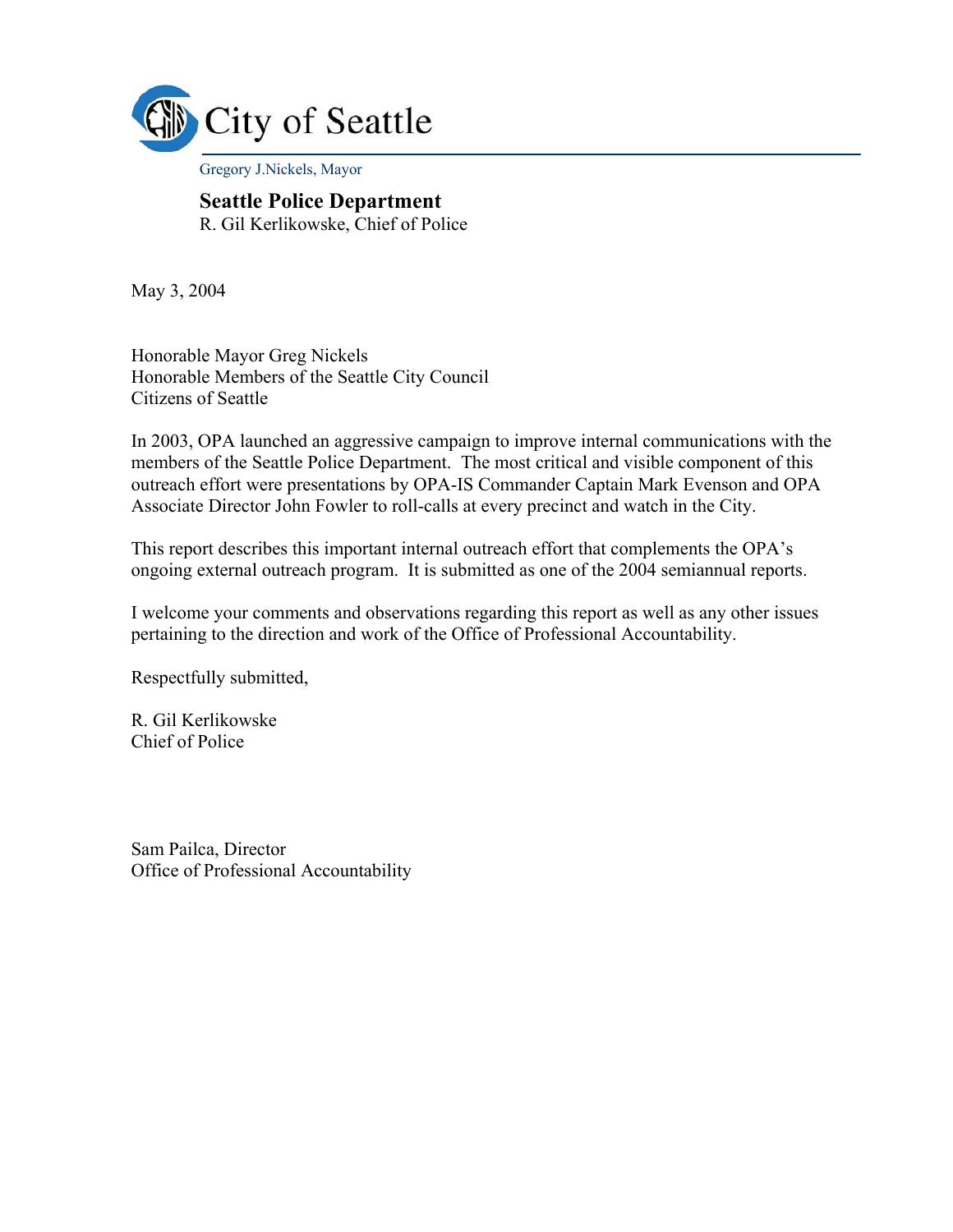S E A T T L E P O L I C E D E P A R T M E N T



Office of Professional Accountability

## OPA's Internal Outreach Efforts

May, 2004

Prepared by: John Fowler, Associate Director *Office of Professional Accountability*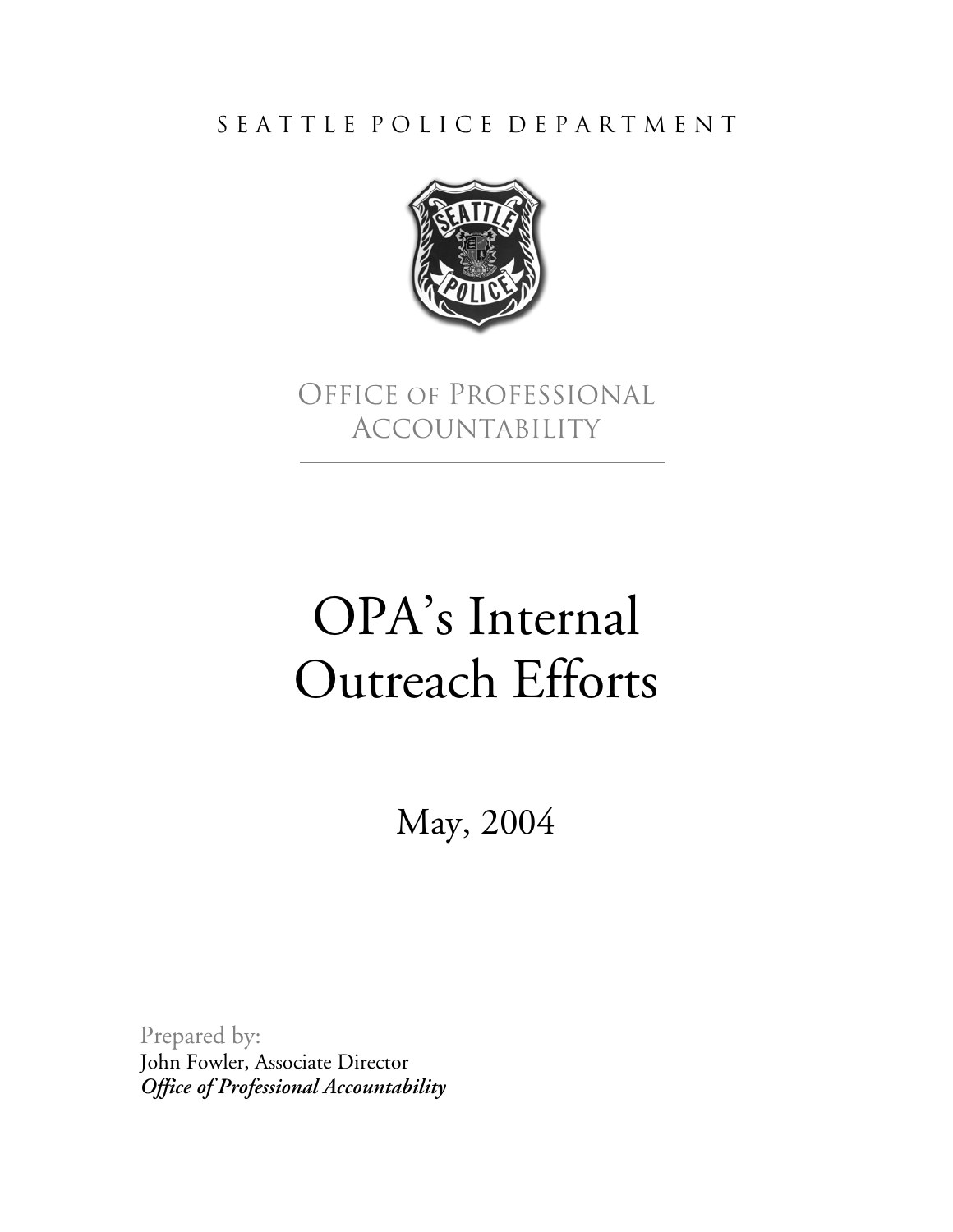### SEATTLE POLICE DEPARTMENT

### OFFICE OF PROFESSIONAL ACCOUNTABILITY INTERNAL OUTREACH INITIATIVE

### **BACKGROUND**

A fundamental responsibility of the Office of Professional Accountability (OPA) is to actively communicate both externally and internally. Open and transparent communication is vital to maintaining public trust and building credibility within the organization. OPA has successfully conducted a number of external outreach programs, which have included a variety of public forums throughout the City, enhanced Webbased communications and the development of multi-lingual brochures that assist our diverse population in understanding the complaint process.

In addition, OPA recognizes the importance of ongoing, internal communication. The relationship between civilian oversight and police officers is adversarial by nature. However, the success of OPA relies not only on the public's confidence, but also the organizational confidence that each and every police officer will receive a fair investigation. OPA believes enhanced internal communication will improve understanding, reduce citizen complaints, eliminate false information, identify and reduce systemic problems and foster a better relationship between OPA and the men and women of the Seattle Police Department.

### **ACTION**

OPA launched an aggressive campaign in 2003 to improve internal communications. OPA identified two internal communication needs. The first need was to communicate statistics, complaint trends, training needs and department-wide policy issues to the department's command staff. The second need was to communicate directly with the police officers about the OPA function, the investigation and discipline process, and the types and outcomes of complaints received. Such direct communication is necessary to ensure officers have information about when and how officers are investigated, and to correct misinformation and rumors.

In response to the first communication need, OPA established command staff briefings that enable OPA to communicate directly with the precinct and section commanders. OPA staff conducted a thorough examination and analysis of complaint statistics. In addition, the information was broken down by precinct and section in order to give each commander specific information and feedback regarding complaint trends and potential training needs. The first briefing was conducted during the first quarter of 2003 with very positive results. The briefing was refined and presented again with updated information during the first quarter of 2004. The 2004 presentation also included extensive discussion concerning the appropriate resolution of complaints received at the precinct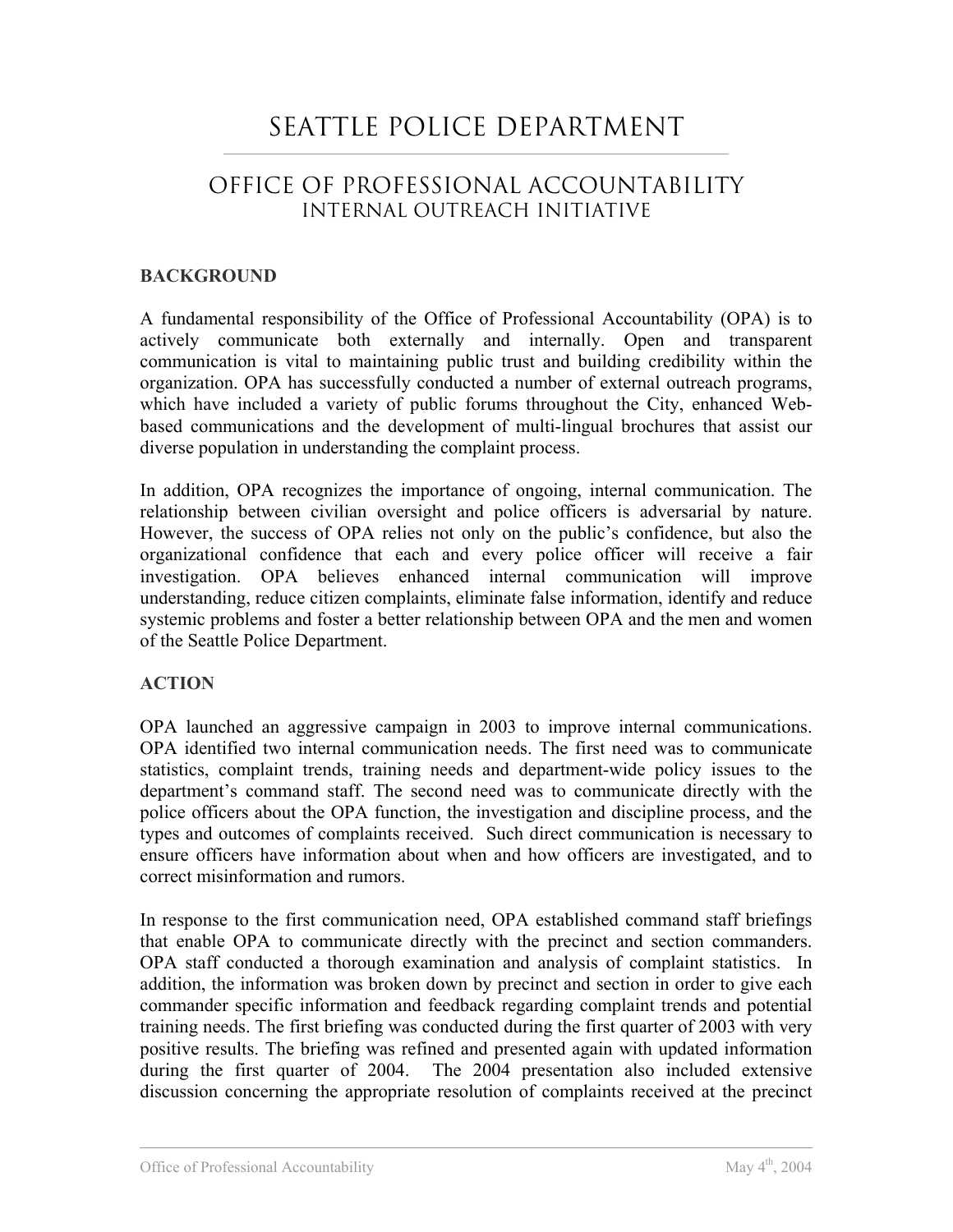location. The OPA provided all attendees with complaint forms, additional OPA brochures, and written guidelines for handling complaints received at the precinct. In addition, the importance of timely and high-quality administrative reviews of officers with multiple complaints was emphasized, and written guidelines and checklists were provided. Finally, to ensure open communication and reinforce the importance of active participation by supervisors in complaint reduction, the OPA-IS commander is meeting one-on-one with all precinct and section commanders to review specific and general trend information. The meetings will provide-for the first time- a comprehensive overview of information related to their precincts and their personnel, such as complaint data and trends, EEO issues, and accident data.

To address the second internal communication need, OPA embarked on a plan to conduct roll-call presentations at every precinct and watch and to other operational units around the department. OPA developed a detailed presentation that addressed several important issues, such as the types of complaints received by OPA, and strategies officers could use to reduce those complaints. Presentations began in October of 2003 and over a twomonth period, OPA conducted a total of 42 presentations with 409 sworn police officers attending. In addition to Patrol, presentations were conducted for the Traffic, Training, Narcotics and Vice Sections and a number of investigative units.

The roll call presentation format allowed senior OPA staff the opportunity to meet with officers on their "turf", with their peers present, in an environment that felt secure. Though a number of officers displayed a general sense of frustration with the OPA process, the presentations were generally well received. Many questions were answered and misunderstandings clarified.

### **FEEDBACK**

Both outreach initiatives received very positive feedback. The command staff was very receptive to the briefing format. Feedback OPA received stated that the commanders would use this information to help them identify complaint trends and train their staff accordingly.

The roll call presentations were also received favorably. On numerous occasions, officers thanked the presenters for attending the roll calls and commented that they appreciated the effort of making the information available during their shifts at their work **locations** 

### **FOLLOW UP**

Several recommendations and concerns were identified during the roll call presentations. OPA maintained a record of all comments and suggestions, and reviewed all for consideration of changes in policies and procedures. This information and proposed response was subsequently presented to the command staff. OPA then shared this summary with the entire department. A copy of the list and follow-up measures is attached to this report.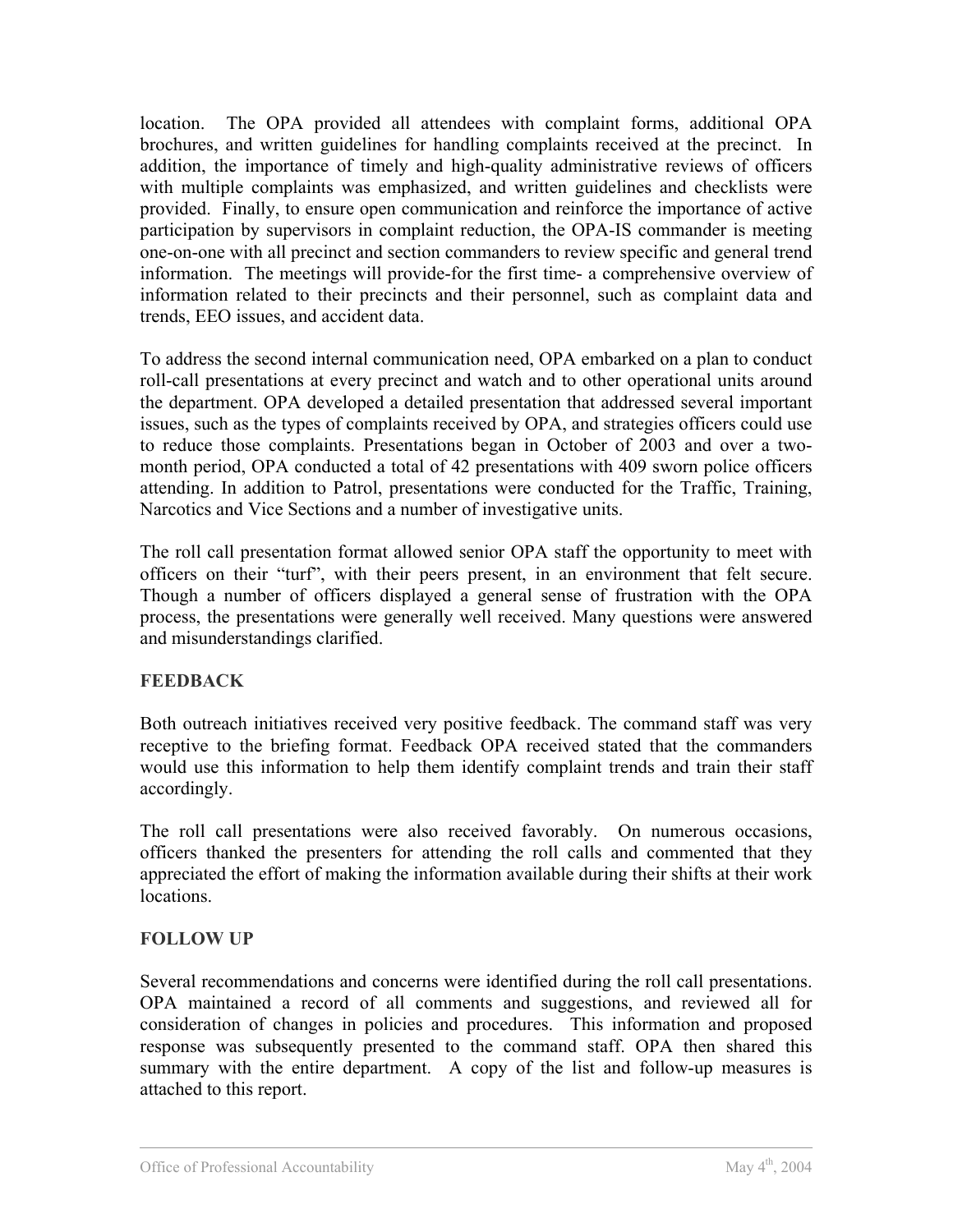OPA has determined that face-to-face communication with police officers is critical and will continue to conduct roll call presentations and identify other means to meet with officers on a regular basis.

The command staff briefings are now formalized. OPA will conduct these briefings during the first quarter of each calendar year, or more frequently as needed.

#### **CONCLUSION**

These internal outreach initiatives have had a positive impact on the department and the Office of Professional Accountability. The OPA recognizes the need to continue to communicate effectively with the men and women of the Seattle Police Department. Through these efforts, OPA can improve the complaint process for the officers as well as the public.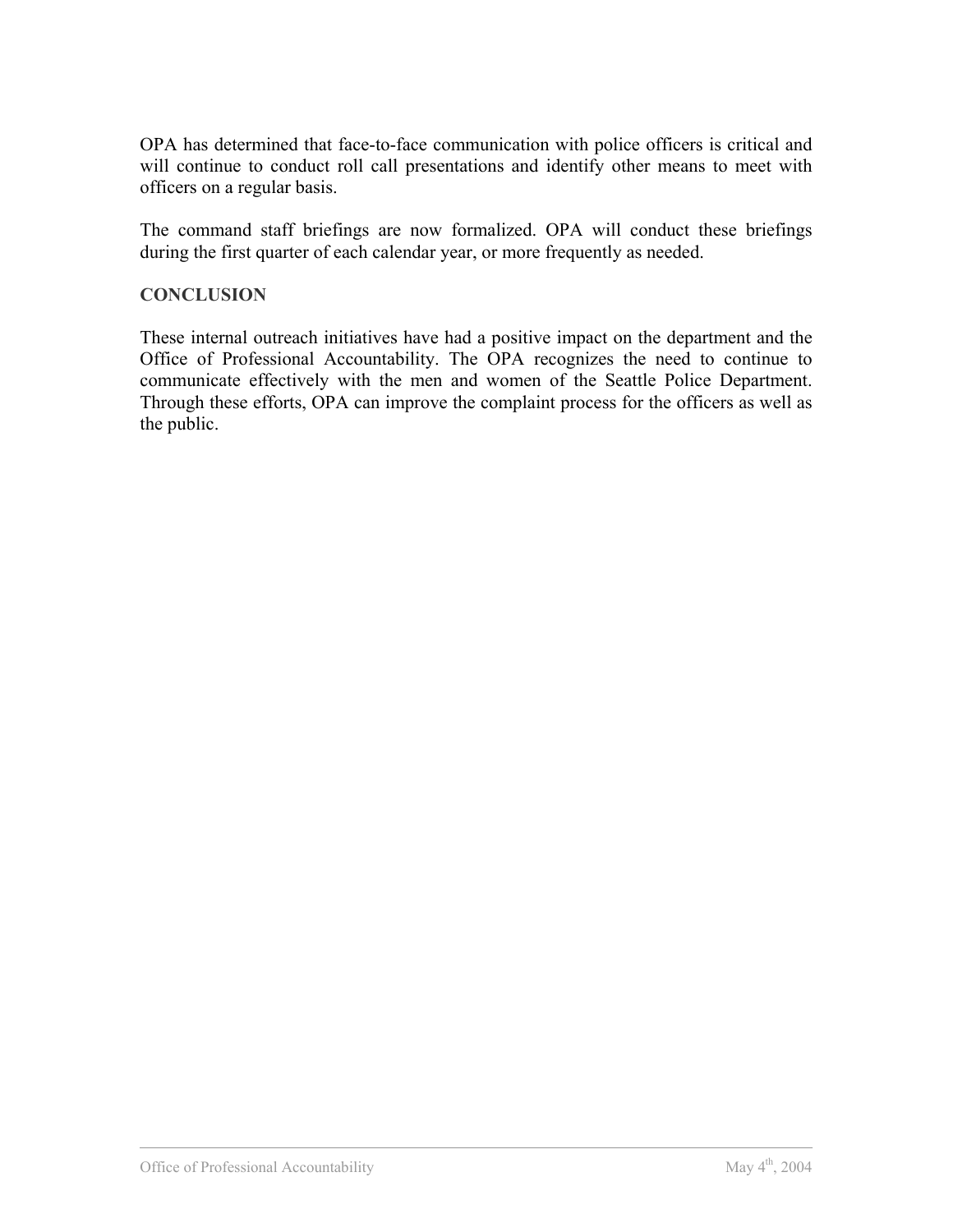

OPA Fall 2003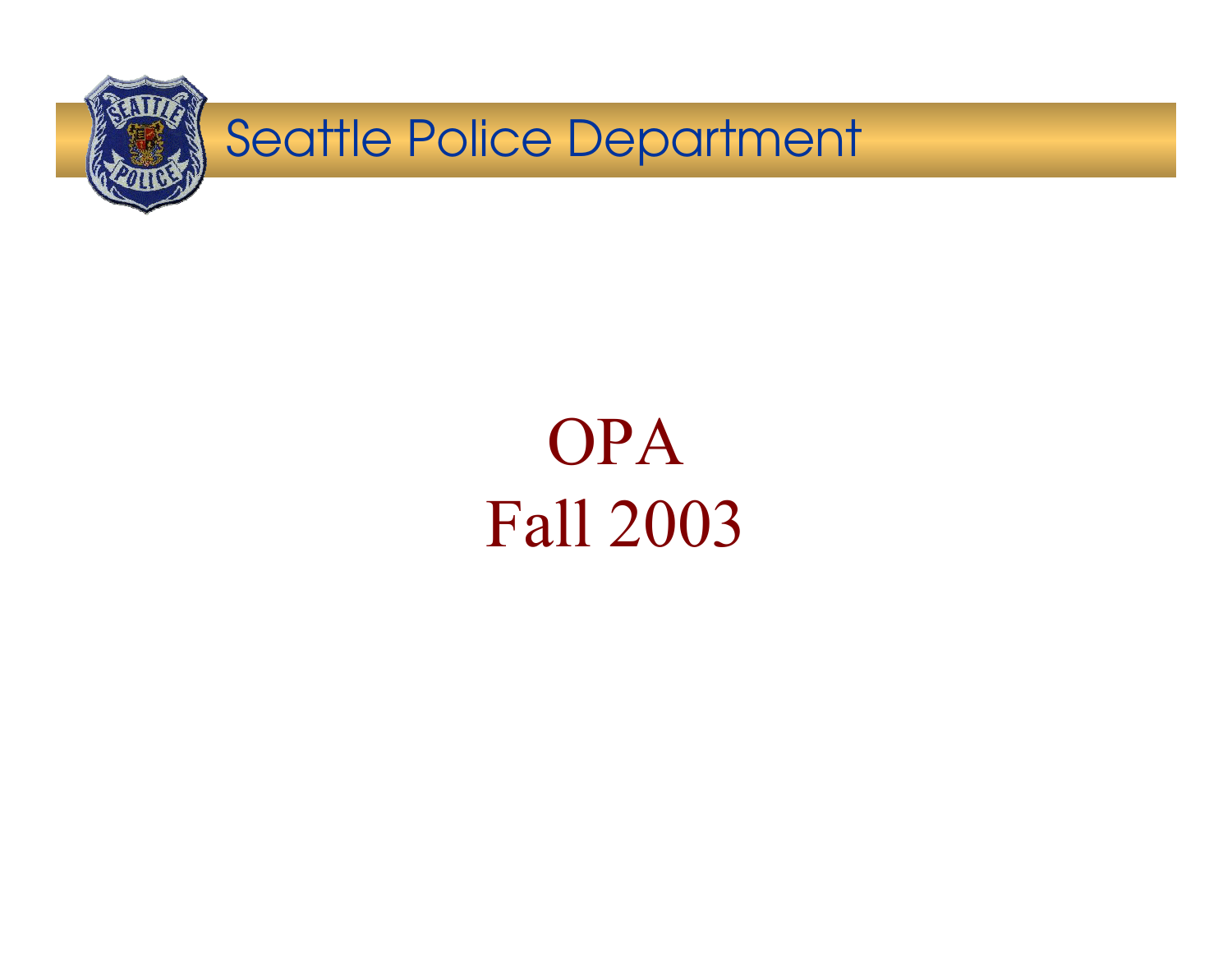

# Complaint Process

- -Received
- -Classification
- -Notification
- -Decision Making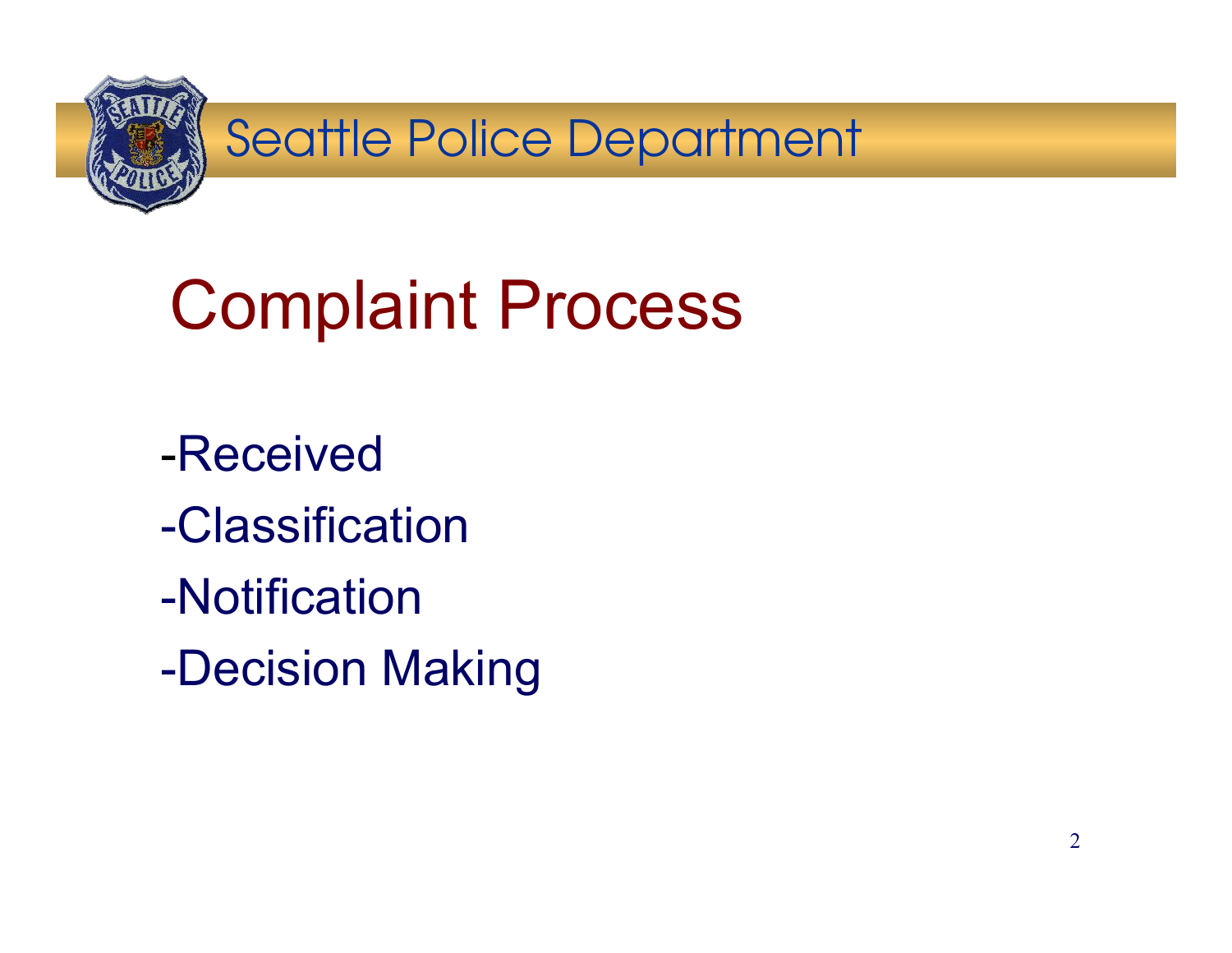

Contact Log Preliminary Investigation Report Supervisor Review Line Investigation OPA-IS Investigation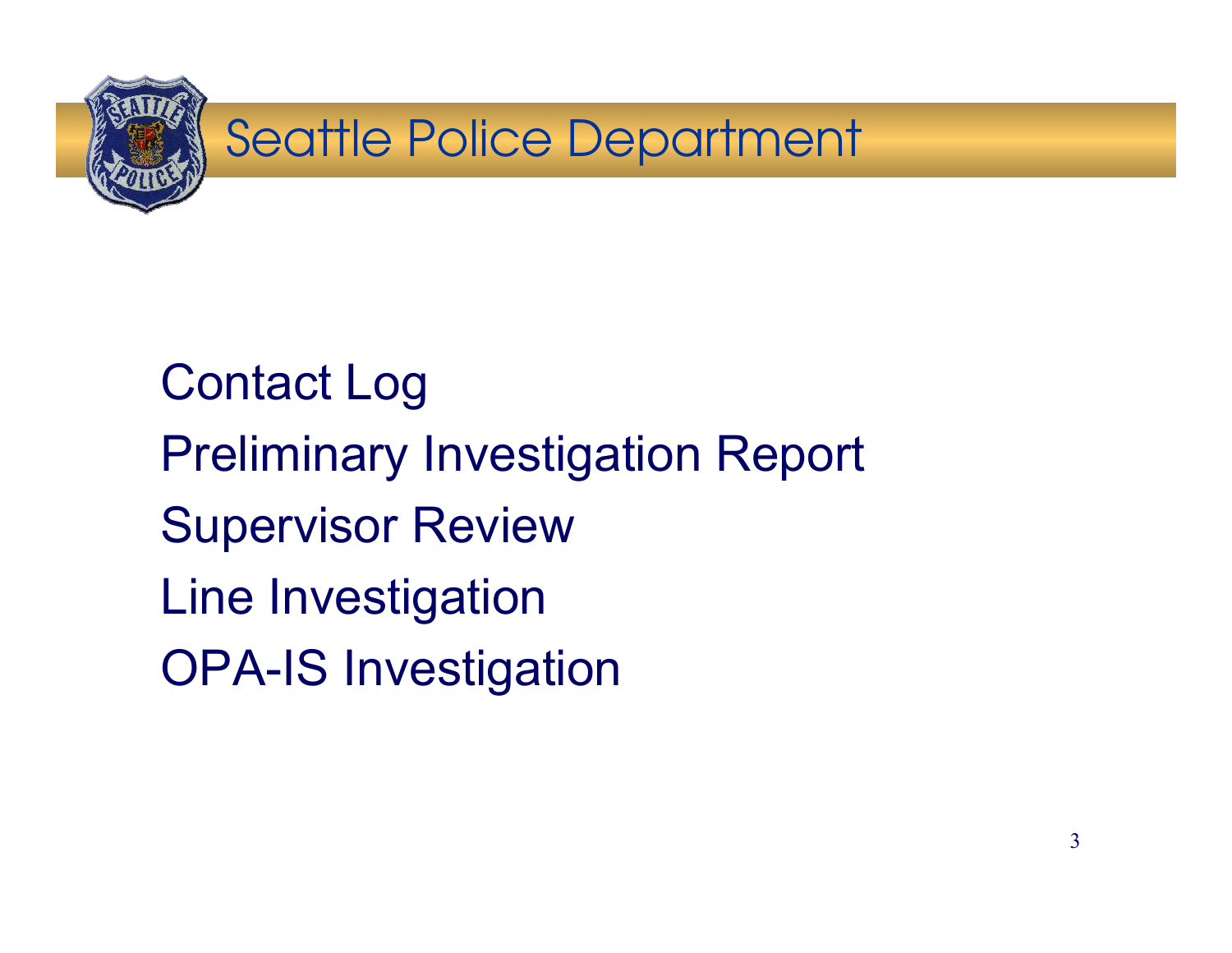

## Notification Process

5 Day 10 Day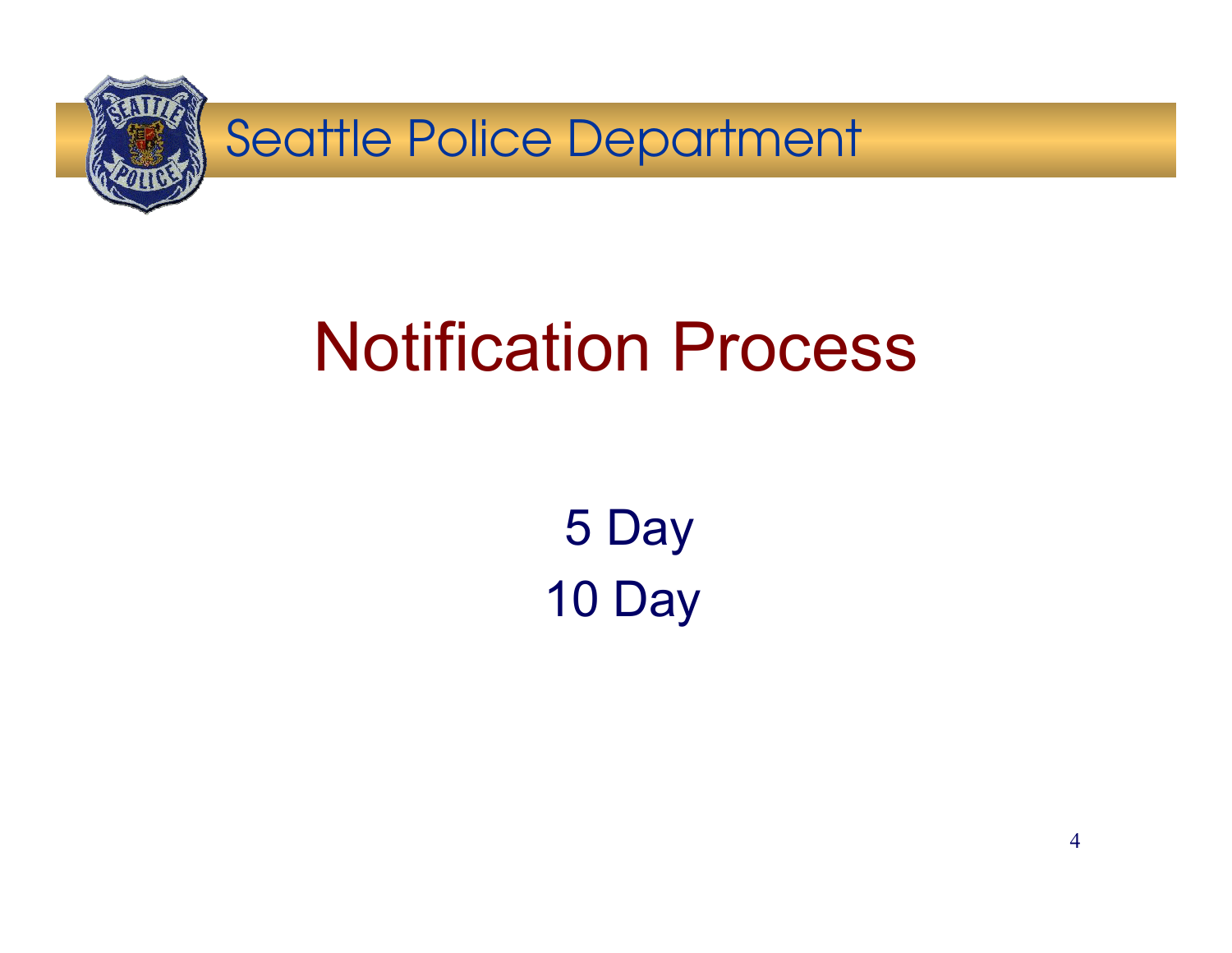

# **Criminal**

## v.Administrative

### Time Requirements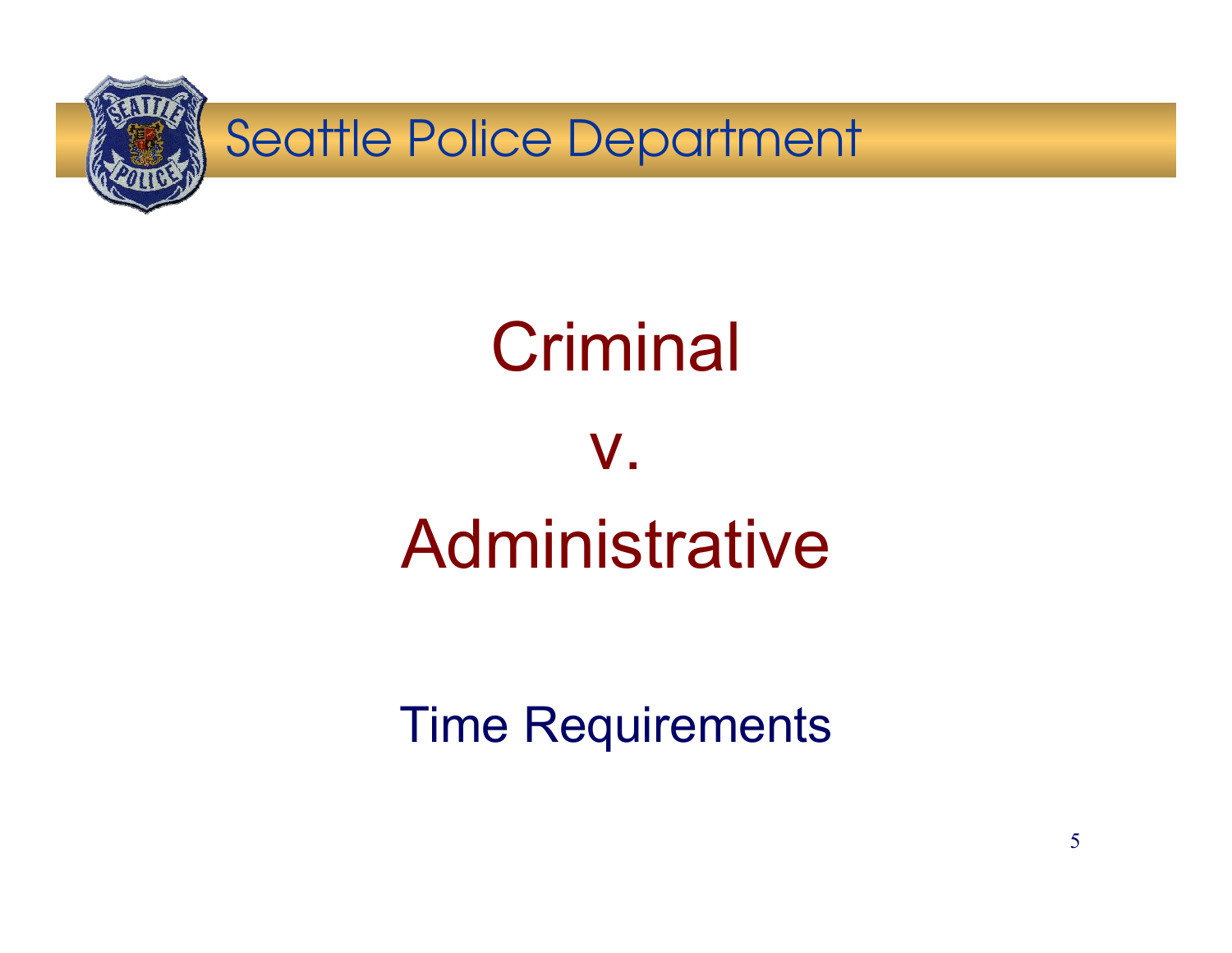

# **Possible Findings**

SustainedNot sustained Unfounded Exonerated**Referred for Supervisory Resolution Training or Policy Recommendation Administratively** Unfounded/**Exonerated** Administratively Inactivated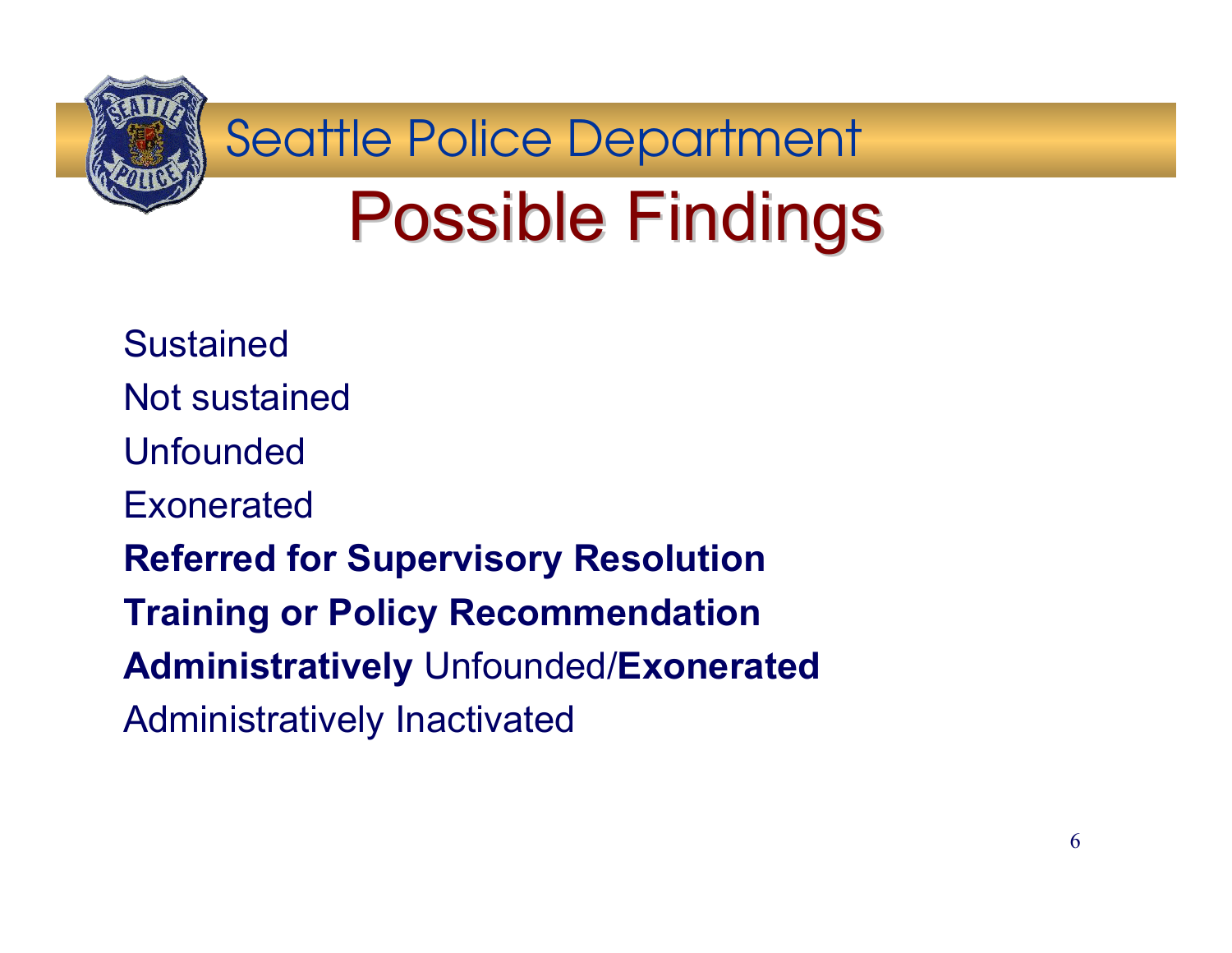

## Process for Sustained Findings

ProcessDiscipline Meeting Decision Making **Notification** Loudermill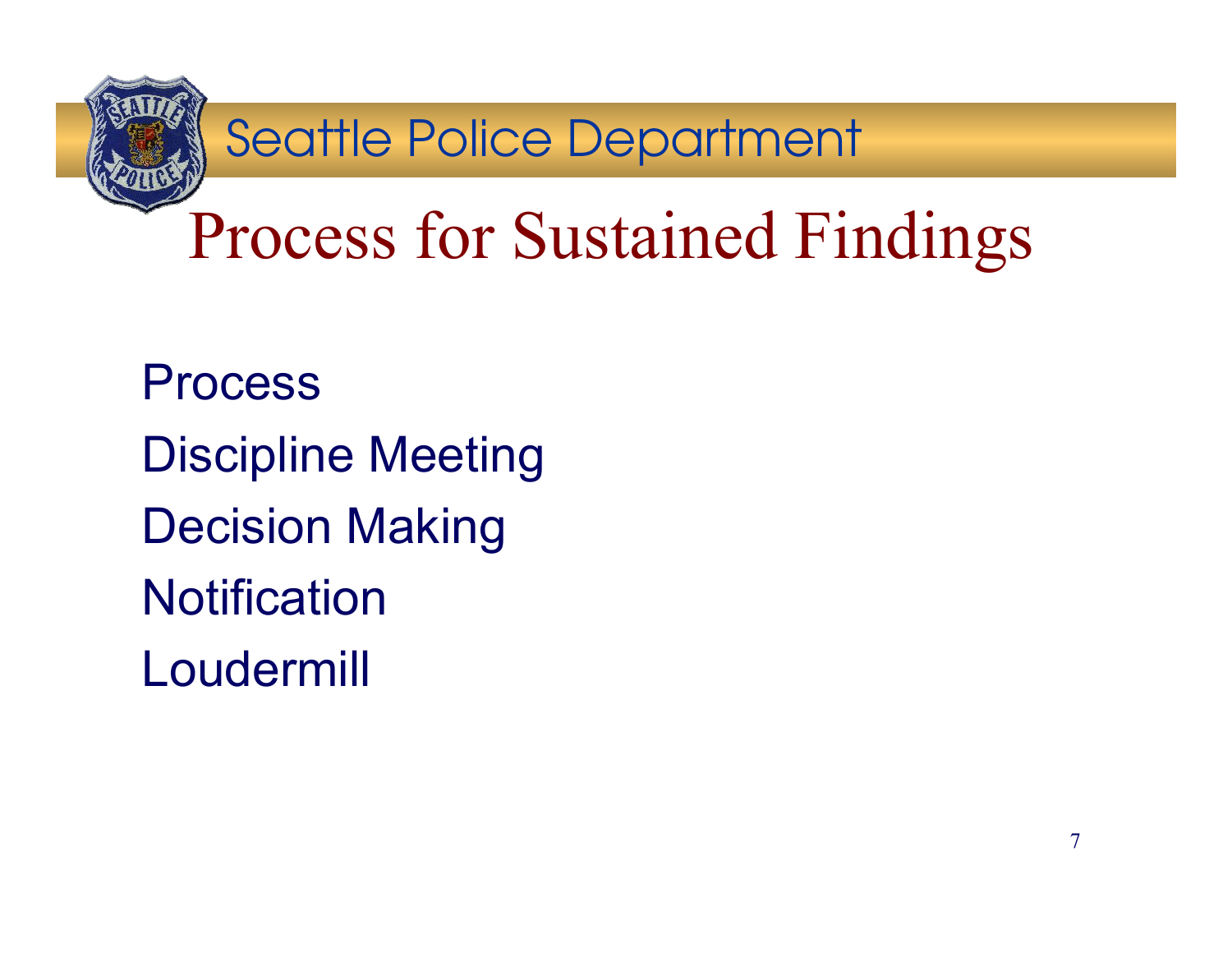

# Misperceptions of OPA

- $\bullet$ Everything is investigated
- $\bullet$ Pressure to sustain
- •Role of the IS Commander
- $\bullet$ Authority on sustained findings and discipline
- •Criminal history checks
- •**Media**
- $\bullet$ Anonymous Complaints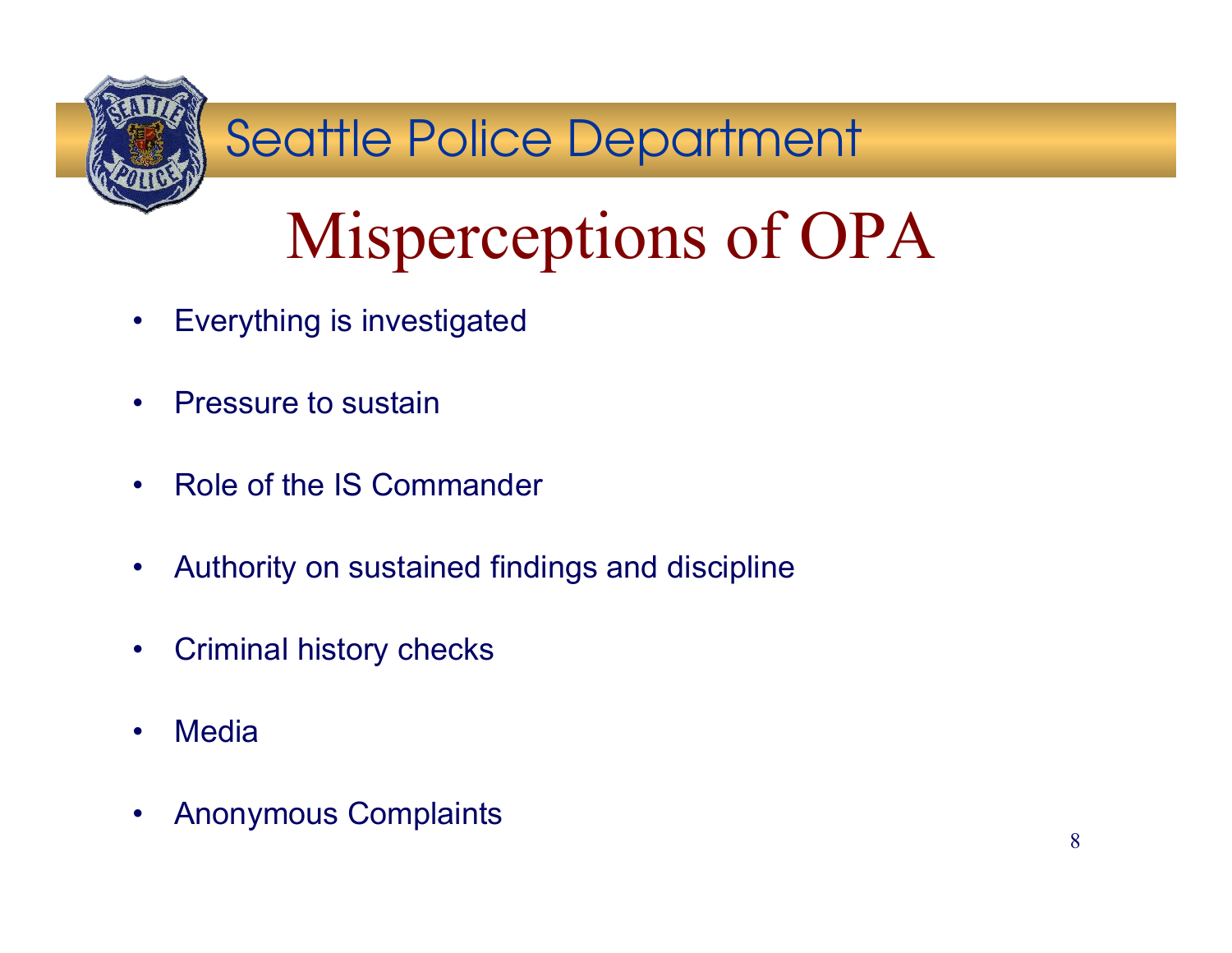

## Important Information **Did you know**

- In 2002, 66% of complaints received by OPA were not investigated….
- Rudeness is the most frequent complaint…
- • In 2002, 85% of the SPD Sworn staff had zero complaints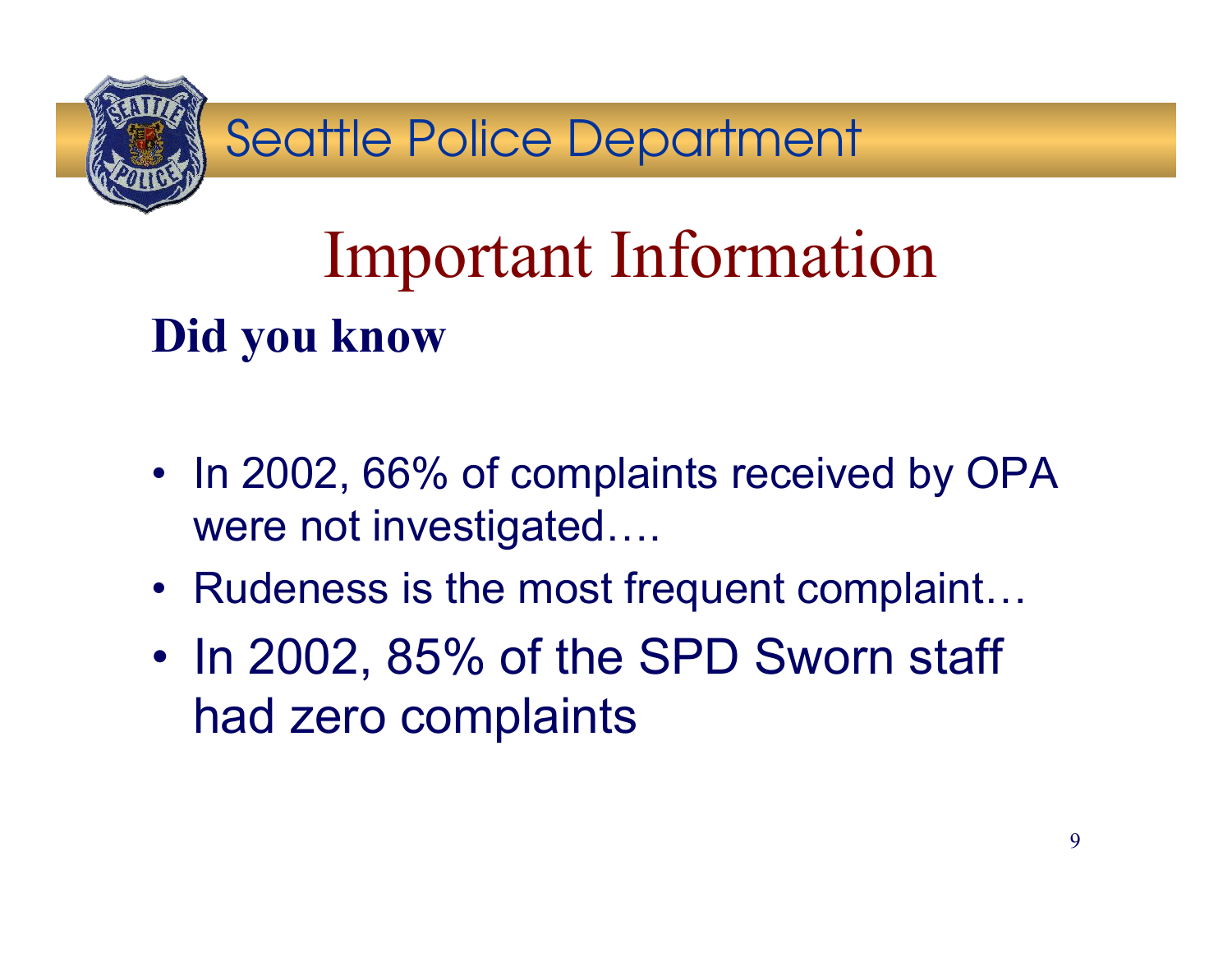

### **Dispositions of Allegations in Completed Investigations 2002 Cases**

| Unfounded:            | 33%    |
|-----------------------|--------|
| Exonerated:           | 26%    |
| Sustained:            | 14%    |
| <b>Not Sustained:</b> | $11\%$ |
| Admin Unfounded:      | $11\%$ |
| Admin Inactivated:    | $5\%$  |
| Admin Exonerated:     | $1\%$  |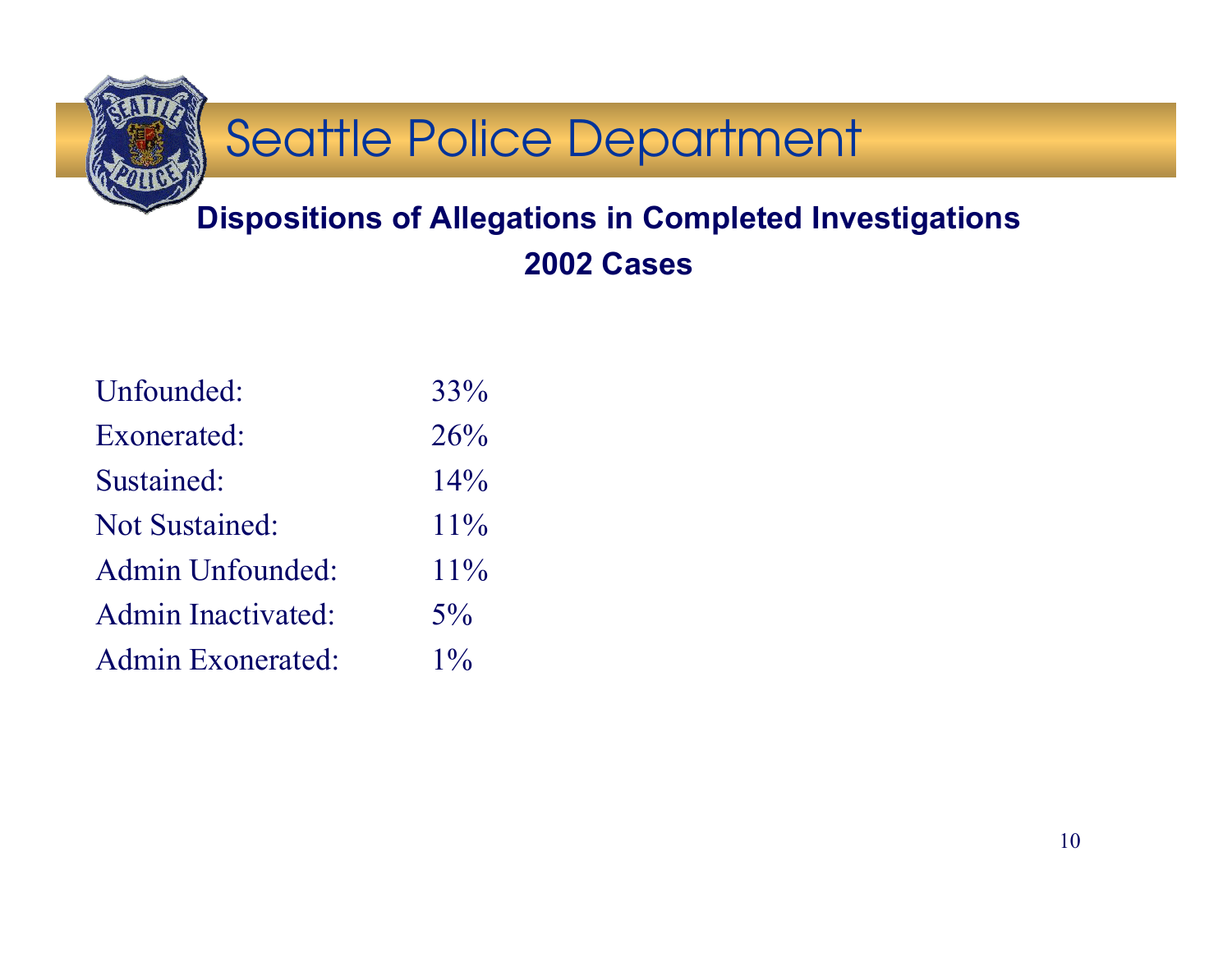

## **UNIT STATISTICS2002**

- Contact Logs  $573$   $(66\%)$ •  $SR's$ 97  $(11\%)$
- $LI's$ 38  $(4\%)$
- OPA-IS Investigations 158 (18%)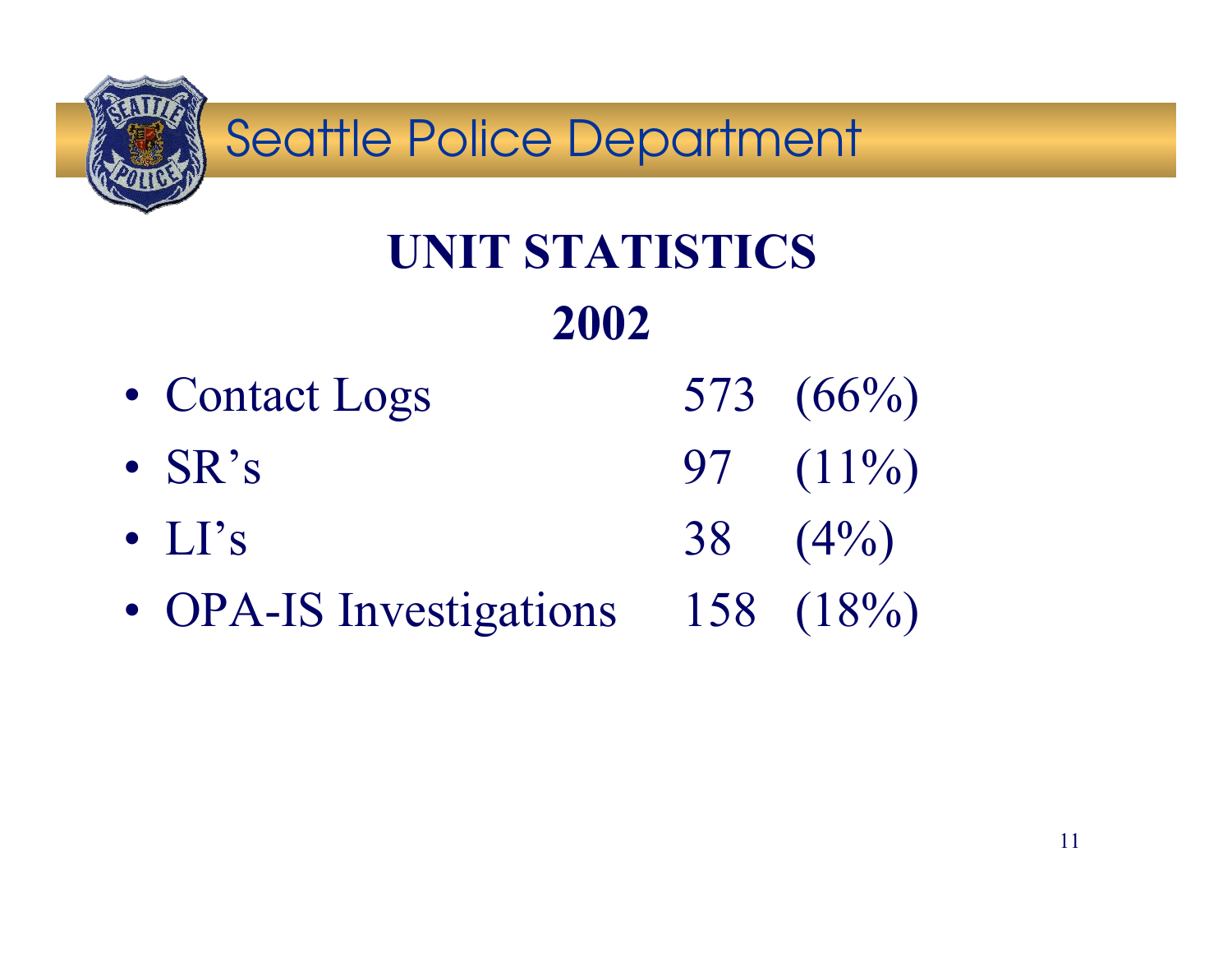

## **UNIT STATISTICS2003 (as of 12-16-03)**

- Contact Logs  $153$   $(19\%)$
- PIR's  $(7-1-03)$  408  $(50\%)$
- $SR's$
- $LI's$
- OPA-IS Investigations 140 (17%)

 $77 \quad (10\%)$ 35  $(4\%)$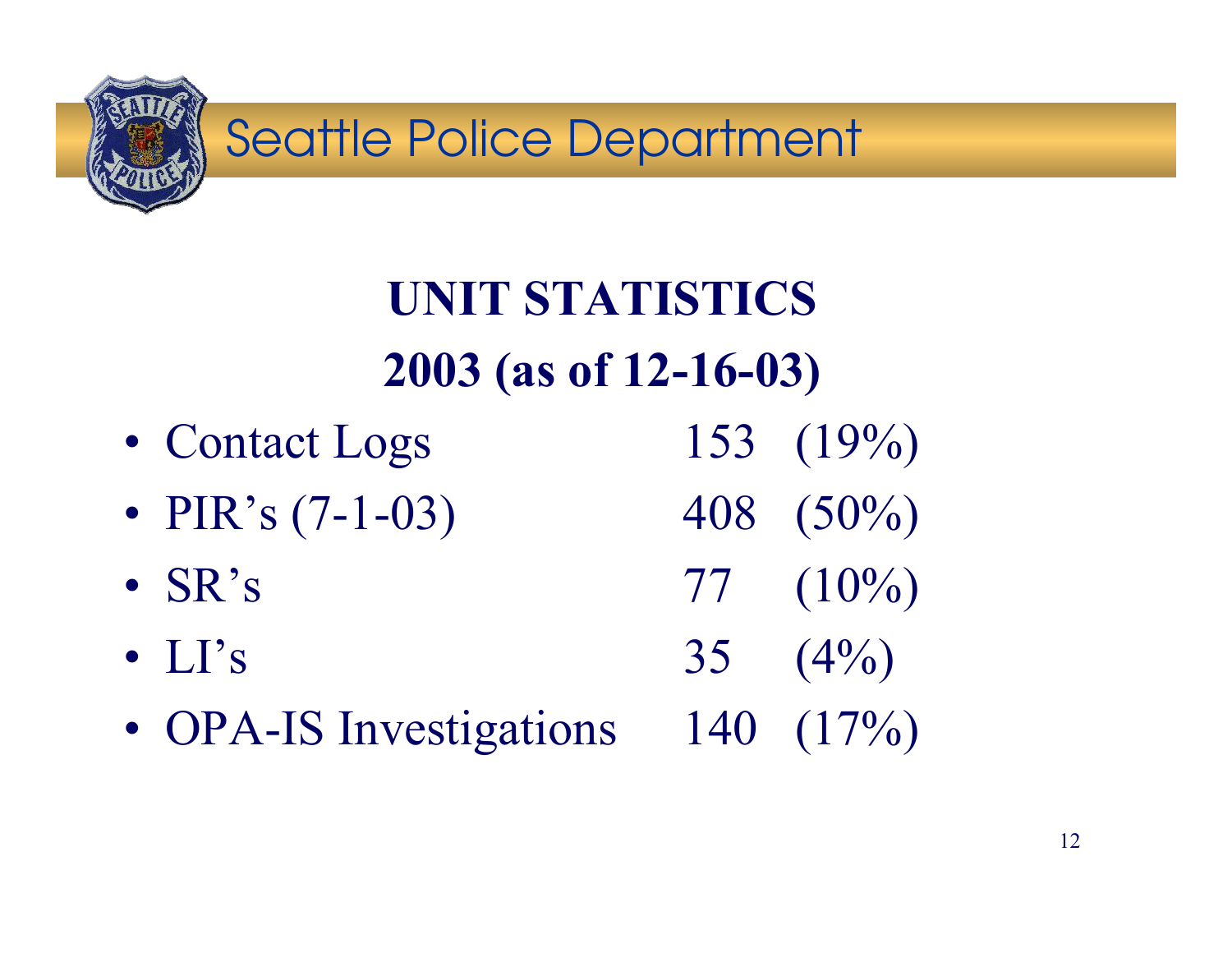

## **Frequent Complaints**

- $\bullet$ Rudeness Complaints
- $\bullet$ Unnecessary/Excessive Force
- •Complaints arising from demonstrations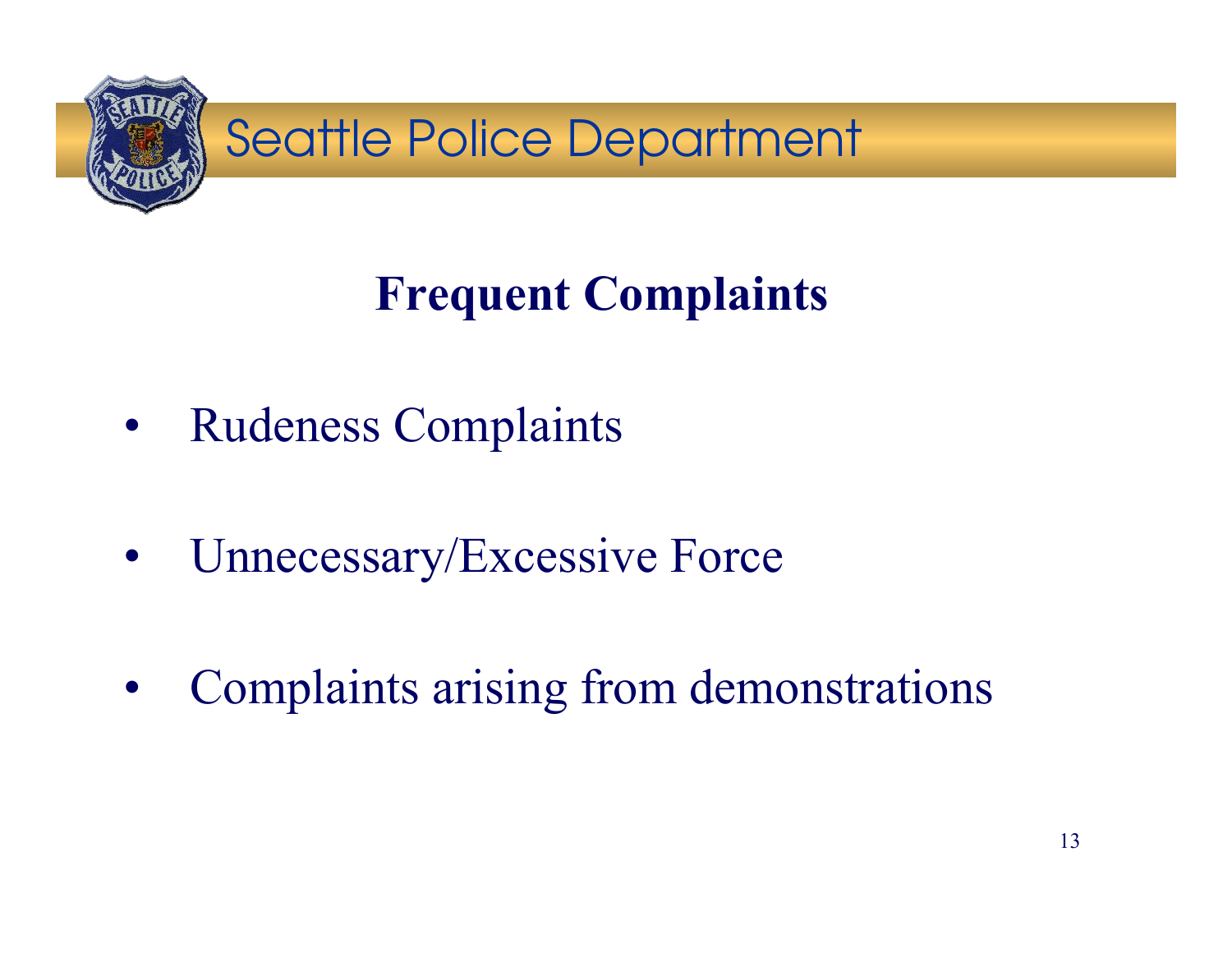

# Role of the OPA Auditor and the OPA Board

• The OPA Auditor

• The OPA Board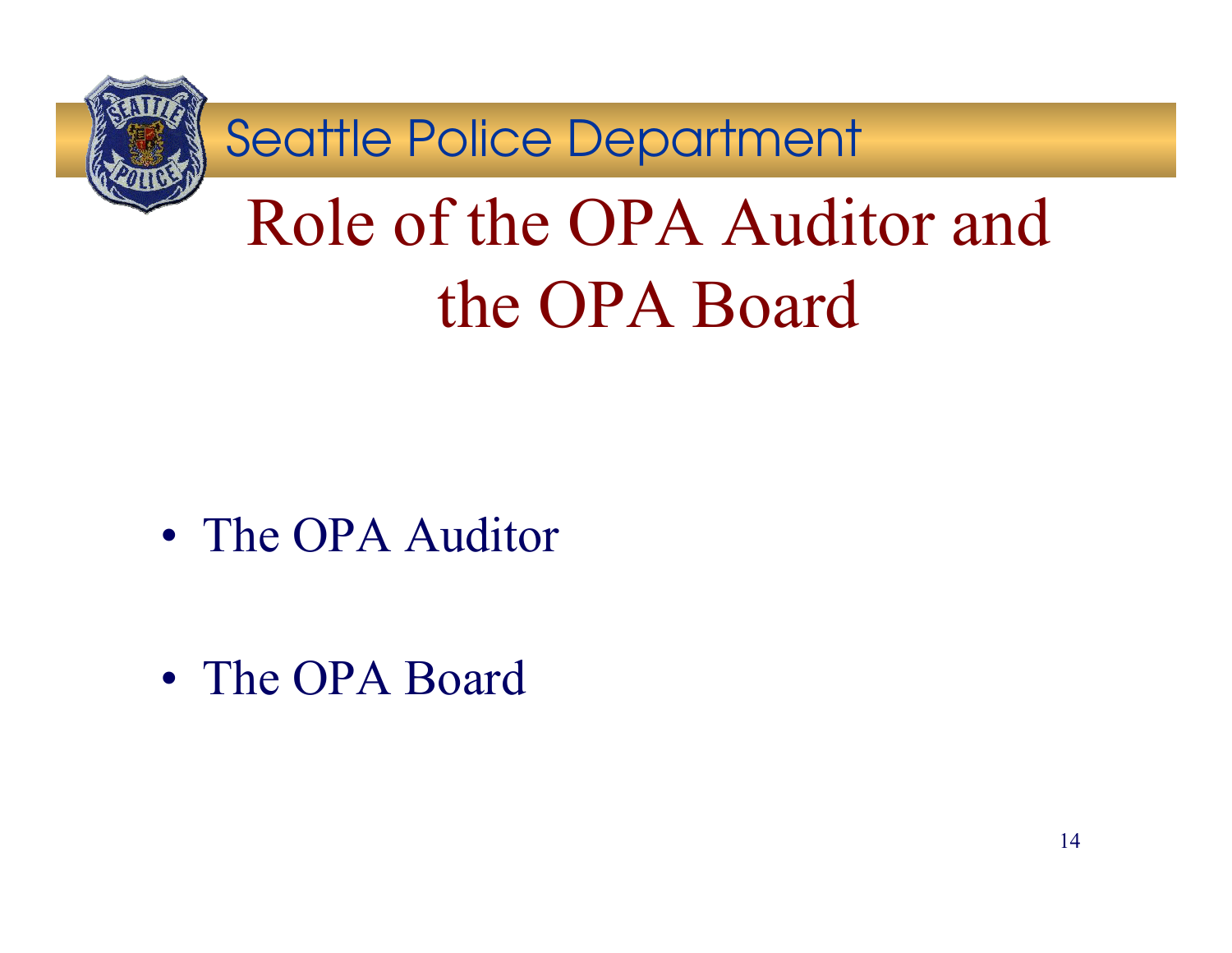

PIR's v. Contact Log

SR Philosophy

Use of Force Policy (impact to IS)

False complaint policy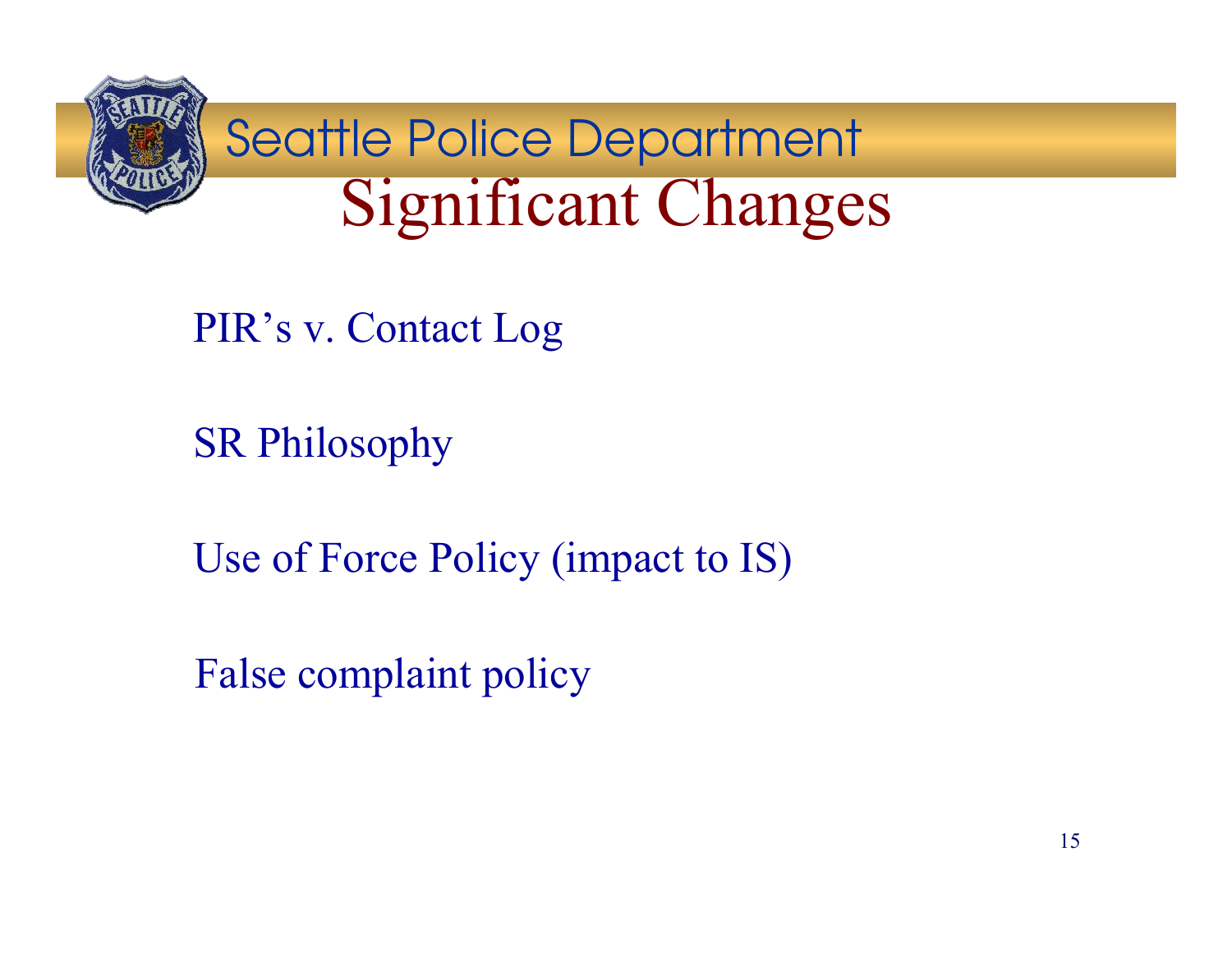

## Questions?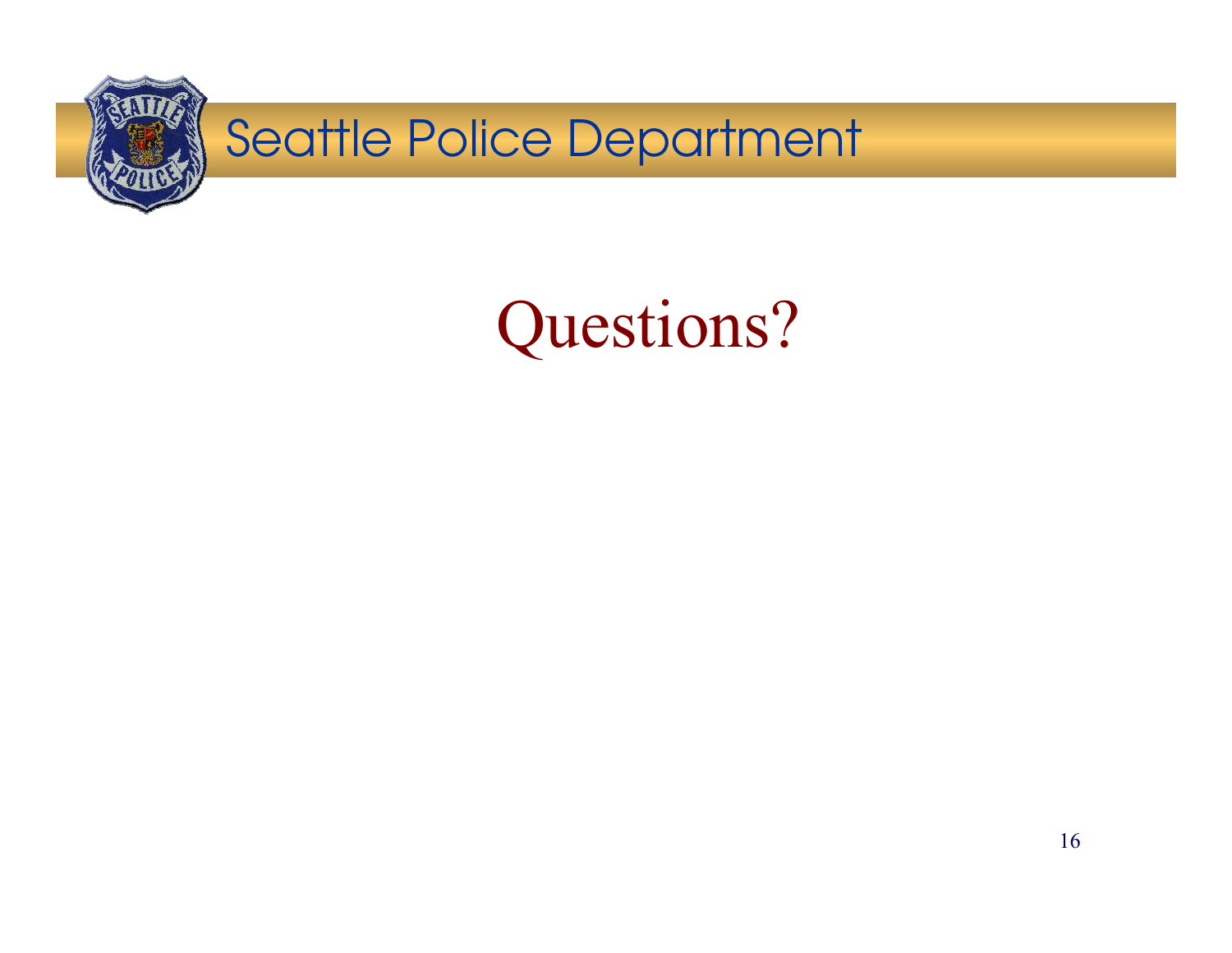### **SEATTLE POLICE DEPARTMENT OFFICE OF PROFESSIONAL ACCOUNTABILITY**

### **FOLLOW UP TO OPA ROLL CALL PRESENTATIONS**

In an effort to provide better communication about the OPA process and to clarify misunderstandings, OPA conducted a total of 42 roll call presentations and were able to communicate directly with 409 sworn officers throughout the department. A lot of frustration exists regarding the OPA and our hope was that the roll call presentations would help allay some of those frustrations and concerns.

During the presentations, officers identified a variety of concerns and offered a number of suggestions regarding the OPA process. This information was shared with the department's command staff. Listed below are the concerns and suggestions and the follow up measures taken.

### *There is a perception that every complaint is investigated no matter how minor*

Though many officers may feel this way, not every complaint is fully investigated by the OPA. Every complaint is documented and the OPA investigator will conduct some preliminary investigation to determine what, if any, follow up investigation is required. In 2003, 68% of all "complaints" filed were classified as Contact Logs or Preliminary Investigation Reports.

### *OPA investigations are taking too long*

The department recognizes the need to streamline the investigation process. We did see a decrease in the investigation time for most cases last year; however, significant delays in closing the cases can be attributed to the extensive review process. The OPA Investigations Section is working on ways to streamline both the investigation and review process in order to get the cases closed and officers notified within a reasonable amount of time.

### *Recommendation to allow officers to access OPA status reports by computer to determine where the investigation is in the process*

This is a great idea, however, SPD does not currently have the technology to install this type of system. This is a system that will be discussed as SPD enhances its information technology capabilities. To help address this issue, OPA has established a procedure to contact the named officer(s) by email to let them know when the investigation is completed and submitted for review. This direct contact between the investigator and the officer will enhance communication with the employee.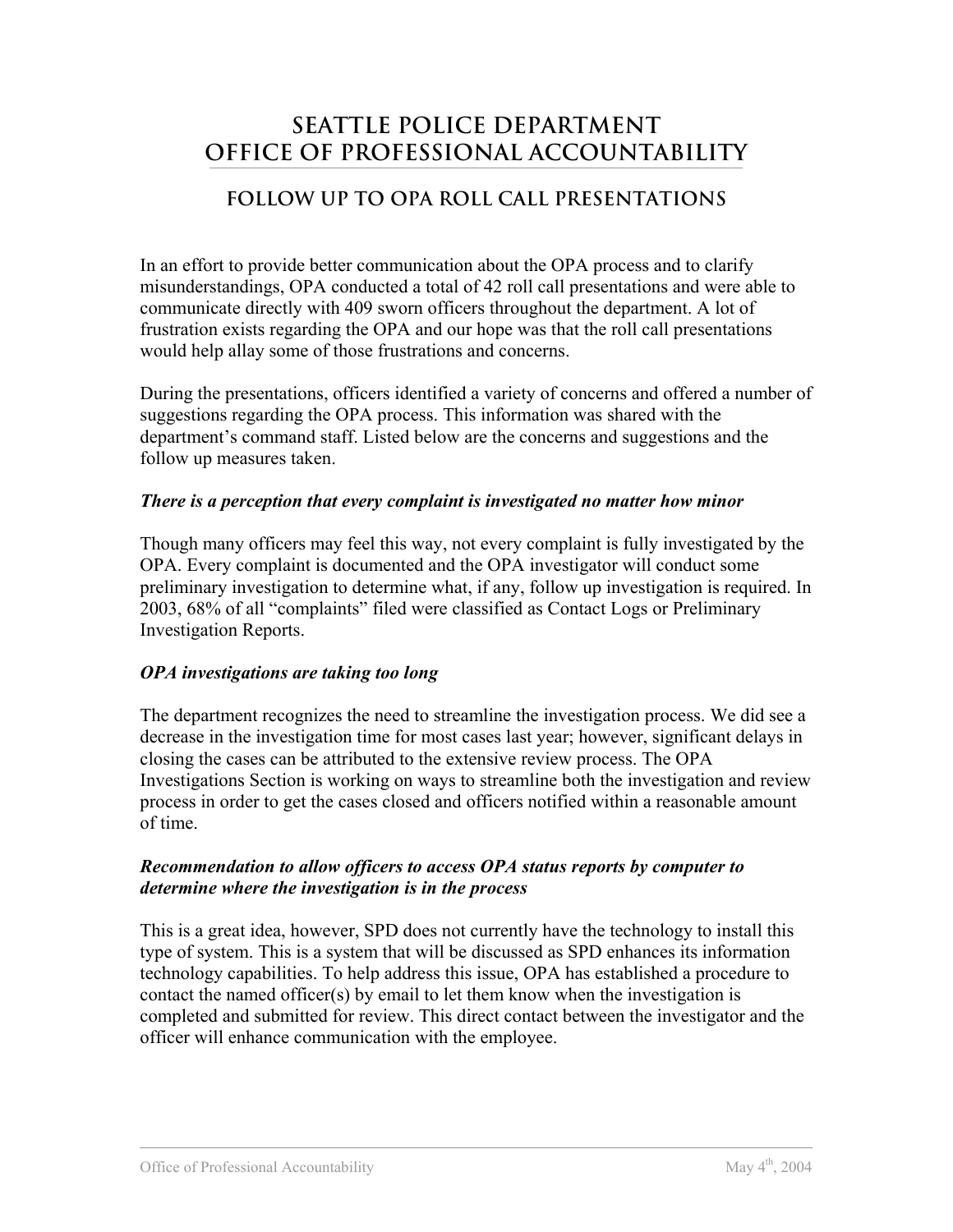### *Recommendation that named officers in all complaints, including violation of law complaints, be notified of the complaint when it is filed*

OPA is required by SPOG contract to notify named officers within 5 days of receiving a complaint. This does not apply when the complaint is determined to be criminal in nature. Once the investigation is no longer criminal, it is reclassified as an administrative investigation and the named employees are given notification. Named employees will usually not receive a formal notification when a complaint is classified as a Preliminary Investigation Report (PIR). A complaint that has been classified as a PIR means there is no officer misconduct involved and the complaint will not receive any further investigation. A copy of the PIR is forwarded to the named officer(s) chain of command for their information and the chain of command has been encouraged to share the information with the involved officer as a means of feedback.

### *Recommendation that OPA investigators attend all training involving new technology e.g. Tasers*

OPA will work to ensure OPA investigators and command staff attend new technology training as well as yearly street skills training.

### *Recommendation that OPA assume the function of background investigations*

Though it is critical that SPD hire only the best candidates possible, it is not practical that OPA assume this function at this time.

### *Will OPA conduct "fishing expeditions" of in-car cameras when the program is fully implemented?*

No. That is not the purpose of the program. However, if a complaint is filed where the camera footage may be helpful in determining what took place, OPA will retrieve and review that portion of the tape that applies to the complaint.

### *Once a complaint is sustained, the named employee is notified by certified mail to the employee's home address. Recommendation that the notification be given in the workplace*

This issue was communicated to Human Resources. They advise that whenever possible, the procedure is to notify the employee at their place of work. Only when circumstances dictate otherwise will an employee receive notification at a home address.

### *Concern expressed over the department's practice to terminate employees who have been charged with a felony*

This concern has been shared with the Chief and the command staff.